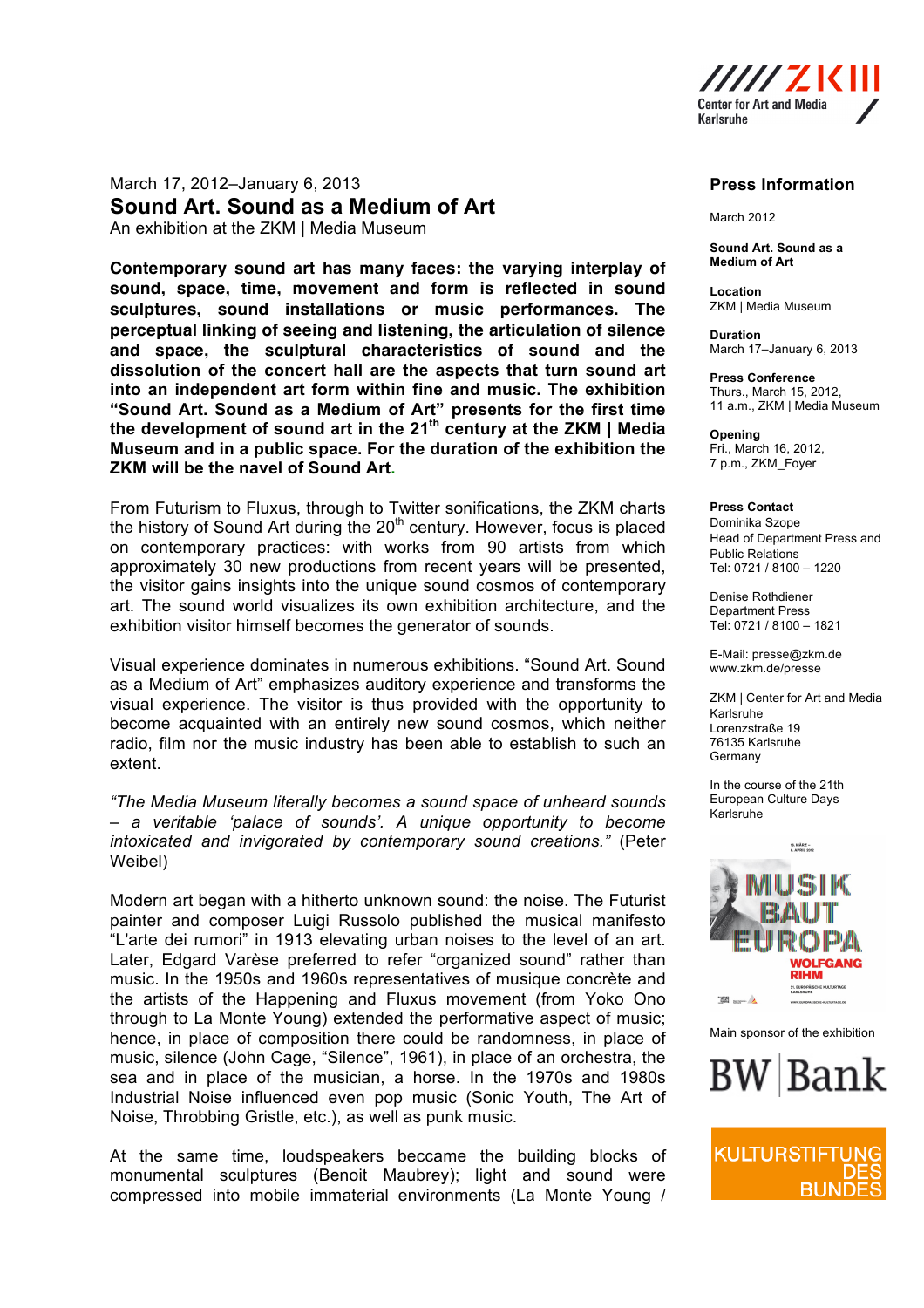

Media partners



Marian Zazeela), inaudible realities were rendered audible in a synthesis of arts (Christina Kubisch) and hearing was gauged again by means of psychoanalytical experiments (Alvin Lucier). Sonifcations of information and medial communication, sound environments as well as telematic or medial constellations exert an influence on the present-day multiplicity of creative output. In this connection, those political questions in sound art that lead to critical examination of sound and listenting, occupy a central place.

Through the fusion of pop and art increasing numbers of fine artists discovered the record itself as medium of visual practices, from Milan Knížák through to Christian Marclay, who was awarded with the Golden Lion 2011 at the Venice Biennale in 2011. Even record covers, not only vinyl records, became presentable as art. Artists and composers also conquered the radio play as a medium since the 1960s. It is above all media and concept artists who made further advances in sound art, and who have secured for it a new foundation since the mid-1960s. With the introduction of the synthesizer and the computer, the era of techno-sound was initiated, which opened up an entirely new auditory space ranging from ambient music through to telematic installations.

The exhibition "Sound Art. Sound as a Medium of Art" makes new sound perceptions not only experienceable in the museum: passers-by may encounter sounds in the three installations located in the forecourt of the ZKM and five installations in public areas around the city of Karlsruhe. In addition, a selected concert program with outstanding performative projects enriches the exhibition: Marianna Amacher, La Monte Young / Marian Zazeela, Iannis Xenakis, John Cage and Ryoji Ikeda are representative of the program's broad spectrum. The exhibition's wealth of sounds has also been facilitated by the richness of the archives made accessible to the Karlsruhe public for the first time to this extent. Among these are the "Unheard Avant-garde" from Scandinavia, the Broken Music Archiv from Berlin, the Apollohuis Archiv, which is located in the ZKM since 2011, and curated audiopoints from various European archive inventories.

*"The brain is the real center of music. Music is an emotional and mental experience, the depth of which has been obtained through no other artistic genre. Thus, both spirituality and sensual excitement comprise the poles of the world of sounds. Under the keyword "drunkenness of the ears" the exhibition opens up a new audio experience which is difficult to find in everyday life – an orgy for the ears."* (Peter Weibel)

Curator: Peter Weibel Co-curator and project coordinator: Julia Gerlach

## **For further information please visit:**

Desktop: http://www.zkm.de/sound-art Smartphone: http://m.zkm.de/sound-art

A catalog will be published in conjunction with the exhibition.